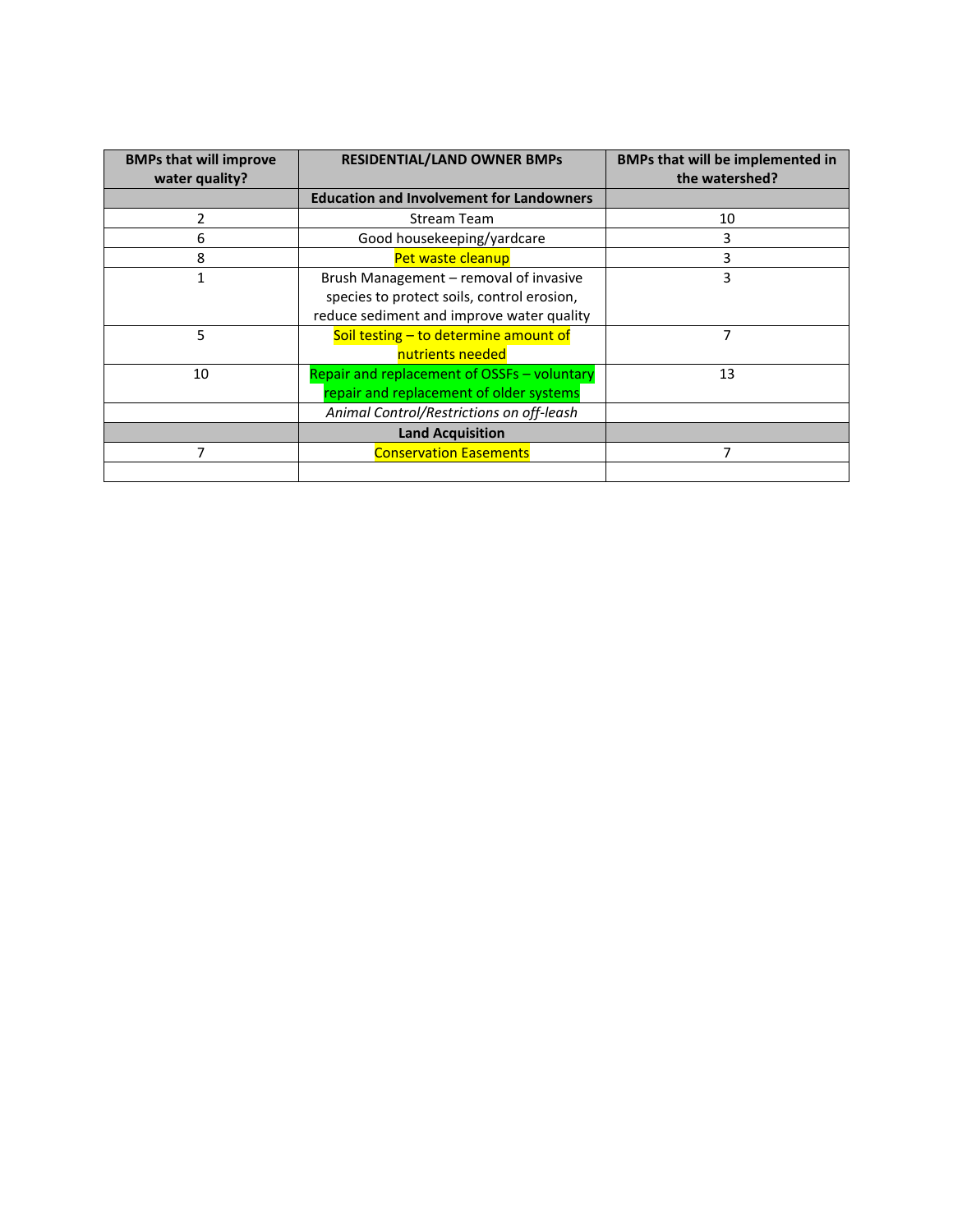| <b>BMPs that will improve</b><br>water quality? | <b>DOMESTIC ANIMALS AND WILDLIFE BMPs</b> | BMPs that will be implemented in<br>the watershed? |
|-------------------------------------------------|-------------------------------------------|----------------------------------------------------|
|                                                 | <b>Cattle and Livestock Management</b>    |                                                    |
|                                                 | Waste management                          |                                                    |
| 6                                               | Fencing                                   |                                                    |
|                                                 | <b>Alternate water sources</b>            |                                                    |
| 10                                              | <b>Prescribed Grazing</b>                 |                                                    |
|                                                 | <b>Wildlife Management</b>                |                                                    |
| 18                                              | Feral hog programs                        | 15                                                 |
|                                                 |                                           |                                                    |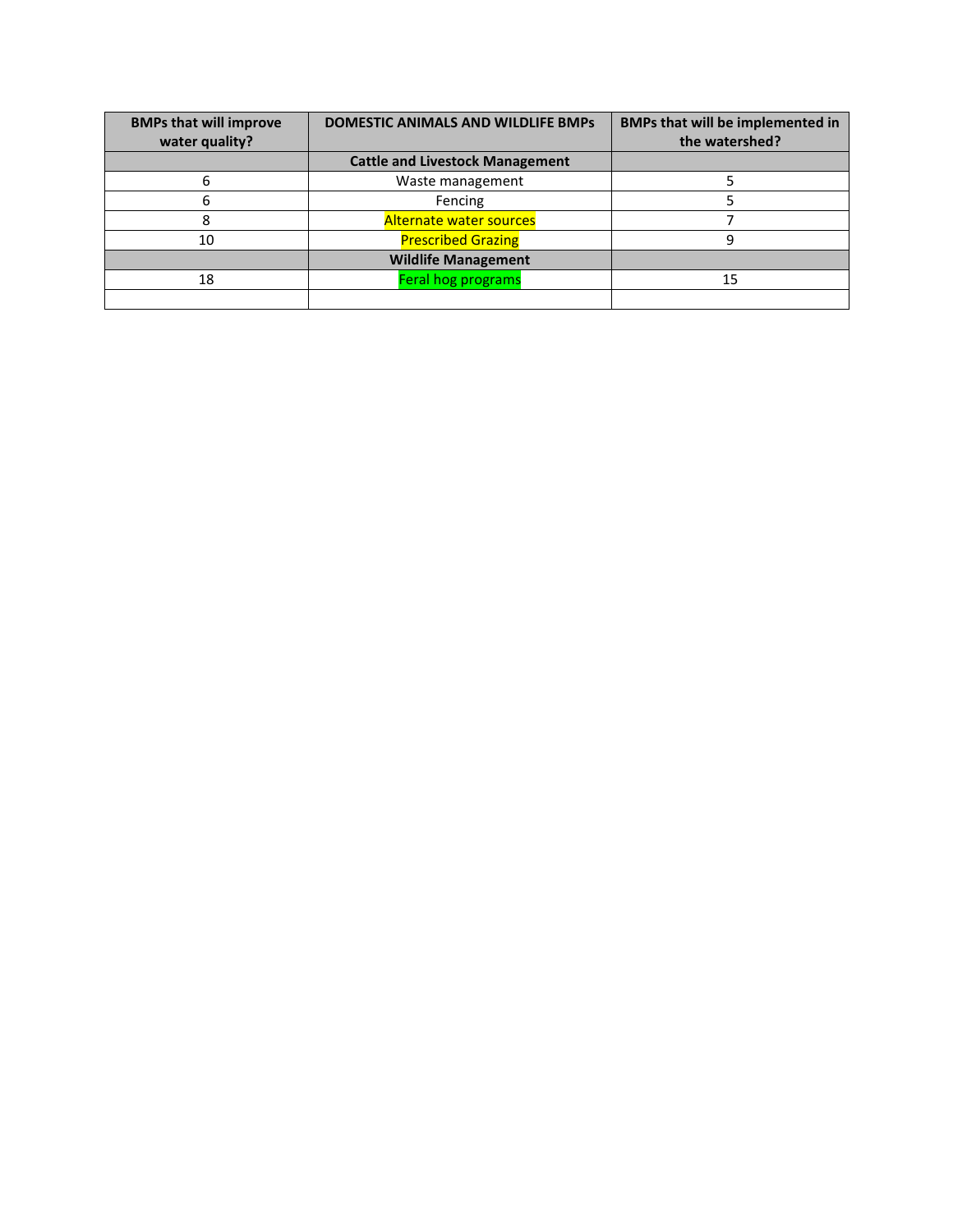| <b>BMPs that will improve</b> | <b>AGRICULTURE BMPs</b>                                 | <b>BMPs that will be implemented</b> |
|-------------------------------|---------------------------------------------------------|--------------------------------------|
| water quality?                | *indicate BMPs in approved Water Quality                | in the watershed?                    |
|                               | <b>Management Plans by TSSWCB</b>                       |                                      |
|                               | <b>Crop Management</b>                                  |                                      |
| 1                             | Water Quality Management Plans*                         | 3                                    |
| 5                             | Nutrient Management* - manages the amount,              | $\overline{2}$                       |
|                               | timing, and placement of nutrients                      |                                      |
| $\overline{2}$                | Crop Residue Management*- leaving a protective          | $\mathbf 0$                          |
|                               | layer of previous crop behind to help reduce erosion    |                                      |
| $\Omega$                      | Forage Harvest Management* - removal of field           | $\mathbf 0$                          |
|                               | forage as hay, helps control insects, disease, and      |                                      |
|                               | weeds                                                   |                                      |
| $\mathbf{1}$                  | Conservation Crop Rotation* - growing of various        | $\mathbf 0$                          |
|                               | crops in rotation to reduce erosion and improve soil    |                                      |
| $\mathbf{1}$                  | Terracing - creation of ridges and channels to          | $\mathbf 0$                          |
|                               | reduce slope length and reduce erosion and              |                                      |
|                               | sediment runoff                                         |                                      |
| $\mathbf{1}$                  | Contour buffer strips - channel that is shaped and      | $\mathbf{1}$                         |
|                               | graded to convey runoff without erosion and to          |                                      |
|                               | protect water quality                                   |                                      |
| 12                            | Filter strips - grassy strip between fields and         | 12                                   |
|                               | waterways to reduce sediment, organics and              |                                      |
|                               | pollution from entering the waterway                    |                                      |
| $\mathbf 0$                   | Irrigation systems - improving efficiency of irrigation | $\Omega$                             |
|                               | systems                                                 |                                      |
| $\mathbf{1}$                  | Pest Management - management of weeds, insects,         | $\Omega$                             |
|                               | and diseases                                            |                                      |
| 9                             | Waste Utilization - application of agricultural waste   | 8                                    |
|                               | in an environmentally friendly manner                   |                                      |
|                               |                                                         |                                      |